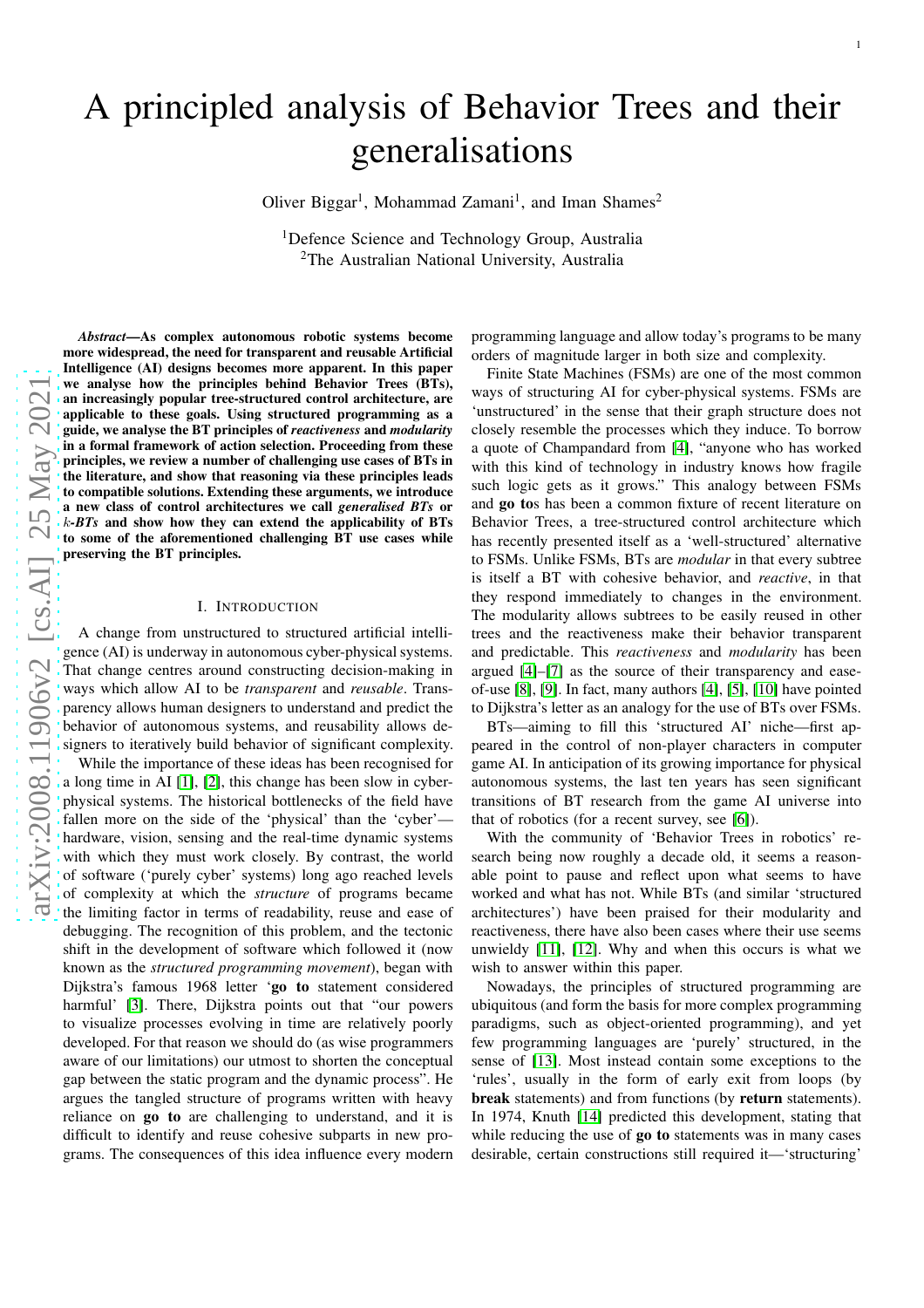them led to more obscure and opaque code. The benefits of structured programming still remain—the challenge is to identify precisely when those benefits can be exploited. If structured approaches fail, one must determine the next-best solution.

In this paper, we aim to study Behavior Trees in robotic AI in this way. That is, we isolate the fundamental principles of BTs, *reactiveness* and *modularity*, and we look at how these principles allow for reusable and transparent behavior. Then, we provide a number of examples from the robotics literature and analyse where and how BTs should be applied so as to maximise their benefits.

We argue that, much as for **go to** statements, the real need for 'unstructured AI' is rare, but it does occur and we should recognise it. We should not becessarily attempt to simply rewrite our FSMs as BTs, when doing so results in AI which is no clearer [\[15\]](#page-12-6). As Dijkstra [\[3\]](#page-11-2) states about the structured program theorem: "The exercise to translate an arbitrary flow diagram more or less mechanically into a jump-less one, however, is not to be recommended. Then the resulting flow diagram cannot be expected to be more transparent than the original one." Or, consider Knuth's words [\[14\]](#page-12-5): "Probably the worst mistake any one can make with respect to the subject of go to statements is to assume that 'structured programming' is achieved by writing programs as we always have and then eliminating the go to's." Instead, we attempt to learn, from architectures like Behavior Trees, how we should structure AI in ways that lead to transparency and reusability. We believe the lack of attention to these is a potential cause of the "widespread misuse" of BTs outlined by Anguelov [\[11\]](#page-12-2), which he argues has led to "monolithic trees whose size and complexity has made it all but impossible to extend or refactor without the risk of functional regression."

We will discuss a series of questions surrounding BT use: memory and mechanisms for storing knowledge in BTs; modeling Success and Failure of Actions; extensions of BT concepts; expressing strategy in BTs; encapsulating Action metadata for reuse in BTs. Our goal is for this discussion to serve as an aid in determining when a BT could be an important part of a robotic architecture. Finally, we show how a natural series of assumptions allows us to make the most of BTs' reactiveness and modularity while increasing the breadth of behavior they can express. The resultant architecture, which we call a *generalised BT* or k-BT, allows for any finite number  $(k)$  of return values and associated control flow nodes.  $k$ -BTs are naturally suited to situations where the 'Success' and 'Failure' nodes do not conceptually fit or are too limiting.

The rest of the paper is organised as follows. Section [II](#page-1-0) discusses related work. . Section [III](#page-1-1) introduces our definitions and assumptions. Section [IV](#page-2-0) introduces BTs and FSMs formally, and briefly mentions Decision trees (DTs) and Teleo-Reactive programs (TRs) [\[2\]](#page-11-1). In Section [V](#page-3-0) we discuss the two main principles of BT use: reactiveness and modularity. Section [VI](#page-4-0) then discusses a number of use cases for BTs and provide solutions motivated by the aforementioned principles. Section [VII](#page-10-0) introduces k-BTs and their application towards some of the problems previously discussed. Finally, Section [VIII](#page-11-8) concludes the paper.

# II. RELATED WORK

<span id="page-1-0"></span>This paper was written concurrently with [\[12\]](#page-12-3) and [\[15\]](#page-12-6), and shares many structural features with both frameworks, particularly the latter. This paper contains the material that is focused largely on BTs and their use, while [\[12\]](#page-12-3) focuses on modularity in a number of reactive architectures and [\[15\]](#page-12-6) focuses on comparing the expressiveness of different control architectures, including BTs. While we discuss  $k$ -BTs in [\[12\]](#page-12-3), this is the paper in which we formally introduce them.

Many of the goals of our work have been explored to varying degrees in previous work. Both modularity and reactiveness have previously been described as principles of BT use, and these are discussed at in [\[4\]](#page-11-3)–[\[7\]](#page-11-4). We build on this discussion, and particularly show how this applies to practical BT use cases.

The discussion of BT use in robotics is most similar in style and content to [\[4\]](#page-11-3), and we take a number of examples from this text. However, we also differ in some of the conclusions we form from the principles. Anguelov previously set out some of the challenges of BT use and misuse in [\[11\]](#page-12-2). His focus is on BTs in game AI, where issues such as implementation and efficiency are more important, but some of the high-level ideas are similar.

### <span id="page-1-1"></span>III. ASSUMPTIONS AND SYSTEM STRUCTURE

In this paper we consider BTs, FSMs, DTs and TRs as devices for switching between actions or modes of operation in a robotic system. We present a formal discussion of this in [\[15\]](#page-12-6), but in this paper we focus only on general ideas and omit the formalism. We will generally refer to the world with which the robot interacts as its *environment*. These architectures determine their action-selection in response to *input*, which is some abstract information. The nature of what we consider to be input is important, and we will discuss the consequences of such assumptions on a case-by-case basis later—particularly see Section [V-A.](#page-3-1) For now though, we point out only that we do not require input to be 'input from the robot's sensors' specifically, as in general input may be highly abstracted. This is because we do not expect BTs (or indeed FSMs, DTs or TRs) to comprise the entirety of the robotic system under consideration. By allowing a flexible interpretation of input we can focus our attention on the parts of the decision-making that are the responsibility of the BT. We will make this easier by assuming the decision making of our robot is structured in *layers*.

Layering is a standard concept in robotic and software design, as it separates concerns at different levels of abstraction. One assumes that higher layers act upon the layers beneath, but not the other way around. The part of our robotic architecture which is controlled by a BT we shall therefore call the *BT layer* (see Fig [1\)](#page-2-1). The layers below the BT correspond to controllers for the individual actions from which the BT selects. These could be continuous controllers operating on actuators or possibly themselves complex action selection mechanisms operating on yet lower layers—these too could be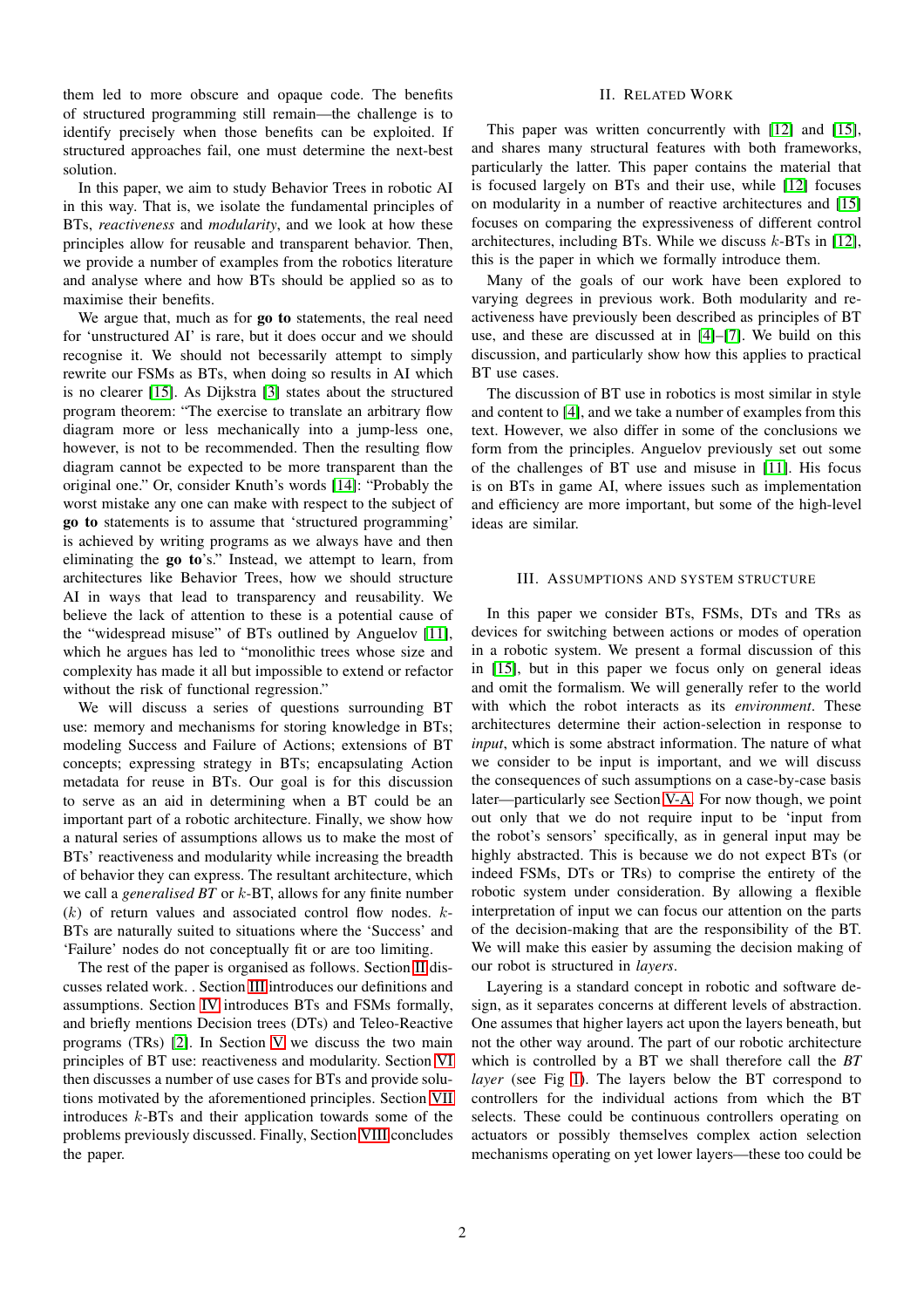<span id="page-2-1"></span>

Fig. 1: A layered robotic control architecture

implemented as  $BTs<sup>-1</sup>$  $BTs<sup>-1</sup>$  $BTs<sup>-1</sup>$ . Likewise, there may be layers above the BT, which select this BT under various circumstances, and these again could also be BTs. BTs are also described in this way in [\[16\]](#page-12-7). By making this 'layered architecture' assumption, we can more clearly specify the focus of our investigation in this paper, which is to understand which aspects of the decision-making are best structured within the BT layer, and how this can be done as clearly as possible.

# <span id="page-2-0"></span>IV. FINITE STATE MACHINES, DECISION TREES, TELEO-REACTIVE PROGRAMS AND BEHAVIOR TREES

These definitions are in general the same as those in [\[12\]](#page-12-3) and [\[15\]](#page-12-6).

### *A. Teleo-reactive programs*

Teleo-reactive programs (TRs) [\[2\]](#page-11-1) are lists of conditionaction rules.

$$
k_1 \to a_1
$$
  
\n
$$
k_2 \to a_2
$$
  
\n
$$
\vdots
$$
  
\n
$$
k_n \to a_n
$$

They are executed by continuously scanning the list of conditions  $k_i$  in the order of their priority, and executing the action  $a_i$  associated with the first satisfied condition. As these conditions become true and false, the selected action changes immediately to the action corresponding to the first satisfied condition. The *teleo* indicates that such lists are goal-oriented while *reactive* is intended to describe how they react constantly to changes in the environment. Reactiveness in this sense is a central principle of this paper.

We note that Nilsson's original TRs were equipped with somewhat more functionality, being able, for instance, to have their conditions and actions take arguments. Here, as in [\[4\]](#page-11-3) we treat them in their simplest sense as condition-action lists.

### *B. Decision Trees*

Decision Trees (DTs) [\[4\]](#page-11-3) are decision-making tools which resemble the structure of if-then statements. Specifically, DTs are binary trees where leaves represent actions and internal nodes represent predicates. The two arcs out of each predicate are labelled by 'True' and 'False'. Execution of DTs occurs by beginning at the root and evaluating each predicate on the current input state until a leaf is reached, at which point that action is executed. At a predicate node, if it is true in the current input state the execution proceeds down the 'True' arc, and otherwise down the 'False' arc. Like TRs, DTs are executed by continuously checking the predicates against the current state of the world.

## *C. Behavior Trees*

BTs are control architectures which take the form of ordered directed trees. The execution of a BT occurs through signals called 'ticks', which are generated by the root node and sent to its children. A node is executed when it receives ticks. Internal nodes tick their children when ticked, and are called *control flow nodes* and leaf nodes are called *execution nodes*. When ticked, each node can return one of three possible return values; 'Success' if it has achieved its goal, 'Failure' if it cannot operate properly and 'Running' otherwise, indicating its execution is underway. Typically, there are four types of control flow nodes (Sequence, Fallback, Parallel, and Decorator) and two types of execution node (Action and Condition) [\[4\]](#page-11-3). Note that Fallback is sometimes called Selector. A Condition (drawn as an ellipse) checks some proposition (based on the current input), returning Success if true and Failure otherwise. An Action node (drawn as a rectangle) represents an action taken by the agent. Sequence nodes (drawn as  $a \rightarrow$  symbol) tick their children from left to right. If any children return Failure or Running that value is immediately returned by the Sequence node, and it returns Success only if every child returns Success. Fallback (drawn as a ?) is analogous to Sequence, except that it returns Failure only if every child returns Failure, and so on. The Parallel node (symbol  $\Rightarrow$ ) has a success threshold M, and ticks all of its  $N$  children simultaneously, returning Success if  $M$  of its children return Success, Failure if  $N - M + 1$  return Failure and Running otherwise. The Decorator node returns a value based on some user-defined policy regarding the return values of its children. For a more detailed discussion, we refer the reader to [\[4\]](#page-11-3). Following [\[17\]](#page-12-8), we may write BTs succinctly in infix notation, such as  $A \rightarrow (B \, ? \, C) \rightarrow D$  where  $A, B, C, D$ are interpreted as leaf nodes and the control flow nodes  $\rightarrow$  and ? are interpreted as associative operators over the leaf nodes.

# *D. Finite State Machines*

A Finite State Machine (FSM) is a control architecture structured as a labelled directed graph, where nodes represent

<span id="page-2-2"></span><sup>&</sup>lt;sup>1</sup>The BT layer need not be truly a single layer. If BT implementations of layers appear distinctly in a robotic architecture then the same principles will apply to both and we will refer to either as 'the' BT layer. Note that if a BT selects a BT in an immediately lower layer these BTs can be joined to a single larger BT, by the composition properties of BTs.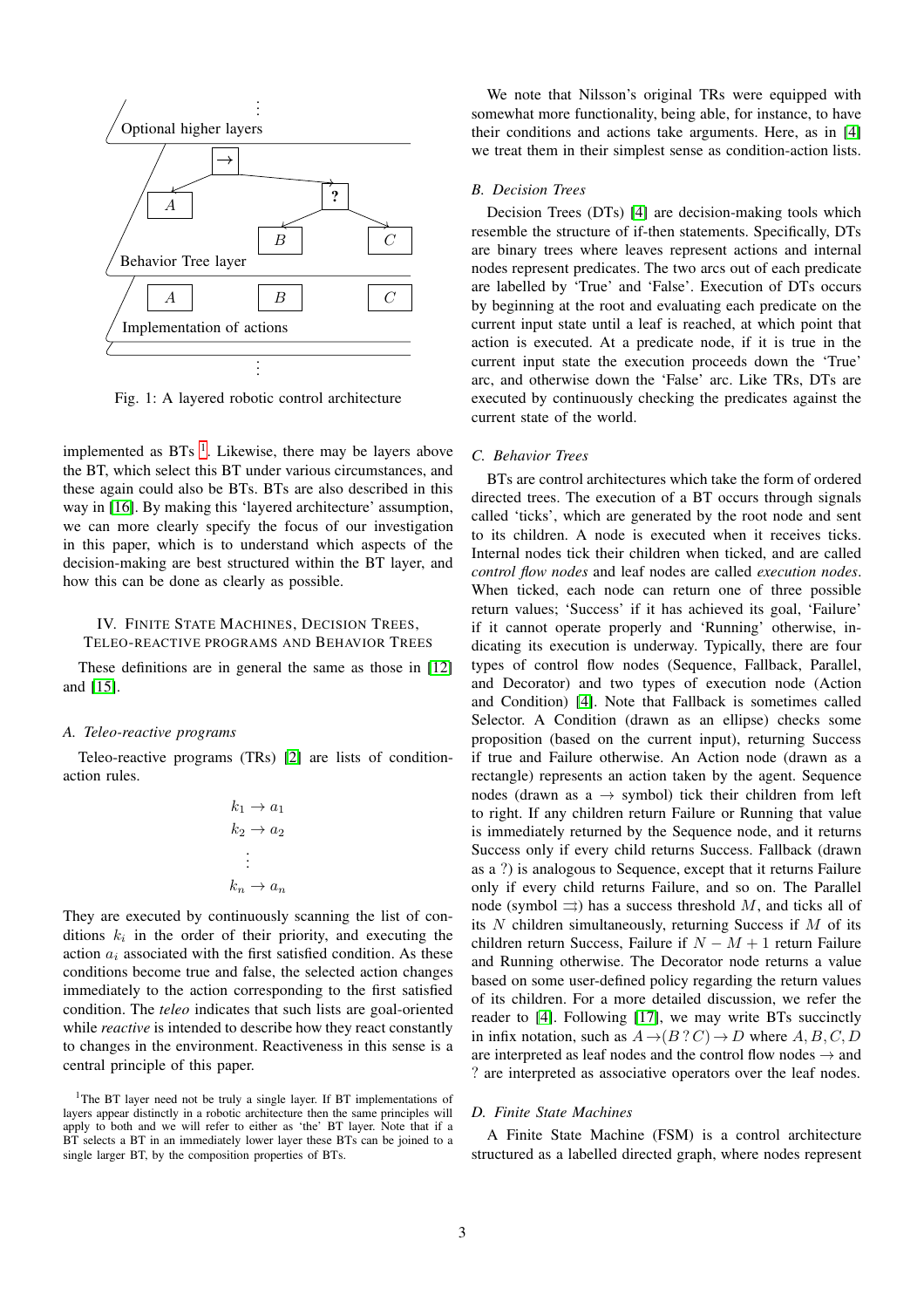*states*. The machine is in exactly one of these states at a given time. Arcs, called *transitions*, link states from one to another. A transition from one state to another is undertaken in response to input which *triggers* the transition. There is a single state called the initial state. States are labelled by actions. FSMs execute by beginning in the initial state, and whenever input is received, taking any transitions which are triggered by that input, until reaching a state where no transitions are triggered. The FSM then executes the action labelling that state until new input is received (i.e. there is an observable change in the environment) Formally, an FSM is a six-tuple  $(Q, q_0, \Sigma, \mathcal{A}, \delta, \ell)$ , where Q is a finite set of states,  $q_0 \in Q$  is the initial state,  $\Sigma$  is a finite set called the input alphabet,  $\mathcal A$  is a finite set of actions,  $\delta : \Sigma \times Q \to Q$  is the transition function dictating when transitions are triggered and  $\ell : Q \to A$  is the output function assigning actions to states. This particular formal interpretation of a Finite State Machine is called a *Moore machine* [\[18\]](#page-12-9).

## V. THE PRINCIPLES OF BEHAVIOR TREE USE

<span id="page-3-0"></span>In order to reason about when (at which layer of decision making) BTs should be used, we must know why they should be used at all. In general when explaining why BTs are useful, the arguments which are recurrent in BT literature are the following:

- Behavior Trees are reactive  $[4]$ ,  $[7]$ ,  $[12]$ ,  $[17]$ ,  $[19]$
- Behavior Trees are modular [\[4\]](#page-11-3), [\[5\]](#page-11-6), [\[7\]](#page-11-4), [\[10\]](#page-12-1), [\[12\]](#page-12-3), [\[17\]](#page-12-8), [\[19\]](#page-12-10)

Fundamentally, these properties make BTs easy to construct, analyse, read, reuse and debug. Some authors have additionally described *reusability* [\[5\]](#page-11-6), [\[10\]](#page-12-1), [\[17\]](#page-12-8), [\[20\]](#page-12-11) or *readability* [\[7\]](#page-11-4), [\[8\]](#page-11-5), [\[20\]](#page-12-11) as principles of BT use. While we agree with their fundamental importance, we shall view these as the *end* to which reactiveness and modularity are a *means*. That is, readability and reusability are considered as the goals of 'structured robotic AI', and modularity and reactiveness the tools by which BTs specifically achieve those goals. Now we unpack both in more depth.

## <span id="page-3-1"></span>*A. Reactiveness*

Intuitively, reactiveness means that when the environment changes the system should always respond appropriately—that is, it should be *reactive* to changes in the input. In the BT case, this is achieved through the repeated ticking, which frequently polls the environment for its current state. In describing his Teleo-*reactive* programs, Nilsson describes this property as "circuit semantics" [\[2\]](#page-11-1). This inspires our definition, which is the following:

Definition V.1. An architecture is *reactive* if its decisionmaking depends only on the *current* state of the environment.

In [\[4\]](#page-11-3), the authors describe *reactiveness* as desirable because long chains of open-loop actions are often problematic in unstructured and unpredictable environments. BTs, by contrast, check the current state of the environment every tick and respond most appropriately to all changes. As an example, consider a robot which must locate and pick up a block, then carry and deposit that block in a bin. If while transporting this block the robot loses its grip, a *reactive* architecture would again attempt to locate and grasp the block, while a poorlydesigned unreactive architecture would continue towards the  $bin<sup>2</sup>$  $bin<sup>2</sup>$  $bin<sup>2</sup>$ .

There is an important subtlety here, discussed extensively in [\[15\]](#page-12-6), which is that reactiveness depends on what constitutes input. In the BT literature [\[4\]](#page-11-3), FSMs are viewed as not being reactive in general, with the above example as an argument for why. This is because while FSMs always respond to pairs  $(x, q)$  of input and state with an action, the current state q is usually not counted as 'input'. The reason for this is that  $q$  is not considered outwardly 'visible' to the user.

Reactiveness makes reasoning about BTs extremely intuitive; given some external world state as input, it is always straightforward to determine which action will be selected in response. Reactive control architectures can be thought of as a partition of the input space, where regions of the partitions are labelled by the action selected in that region. Many authors have argued that reactiveness is at the core of BT use [\[4\]](#page-11-3), [\[12\]](#page-12-3), [\[17\]](#page-12-8), [\[19\]](#page-12-10), and that a primary goal of BTs is to add a reactive layer to a decision making architecture. From this, we state the following principle.

Principle 1. Behavior Trees should be reactive; whenever the current input is the same, they should always select the same action regardless of input history.

Reactiveness can be thought of as *memorylessness*. When considered in this way, we can think of reactive behaviors like instinctive or unconscious behaviors in a biological system. The limited computational load required to process BTs forms a core part of their readability, and their applicability to a variety of systems, including those with very limited computing power. Of course, we achieve this simplicity and clarity by restricting the access of an architecture to memory, so this does mean BTs are less expressive than more complex architectures like FSMs [\[15\]](#page-12-6).

We propose the following test for the property of reactiveness. Consider a robot in an empty room, and a human observer. An architecture is reactive if, when provided with the same stimulus, the robot always reacts in the same way. This is fundamentally tied to its behavior being *predictable* and *transparent*. The human observer should always be able to predict the robot's response to any given stimulus, given a representation of its architecture, without any knowledge of what prior stimulus the robot had been exposed to. This test will be useful for highlighting cases where reactiveness is violated, such as the FSM case discussed above.

# *B. Modularity*

The modularity of BTs means that they can be composed, decomposed and reused because subtrees and actions are

<span id="page-3-2"></span><sup>&</sup>lt;sup>2</sup>It is not *required* that a non-reactive architecture behave in this way clearly reactive architectures are a subset of all architectures, so these 'reactive' behaviors can be constructed in non-reactive architectures. However, the purpose of a reactive architecture is to make avoiding these mistakes simple. In a FSM, transitions must be explicitly constructed for many possibilities that are handled implicitly by reactive architectures.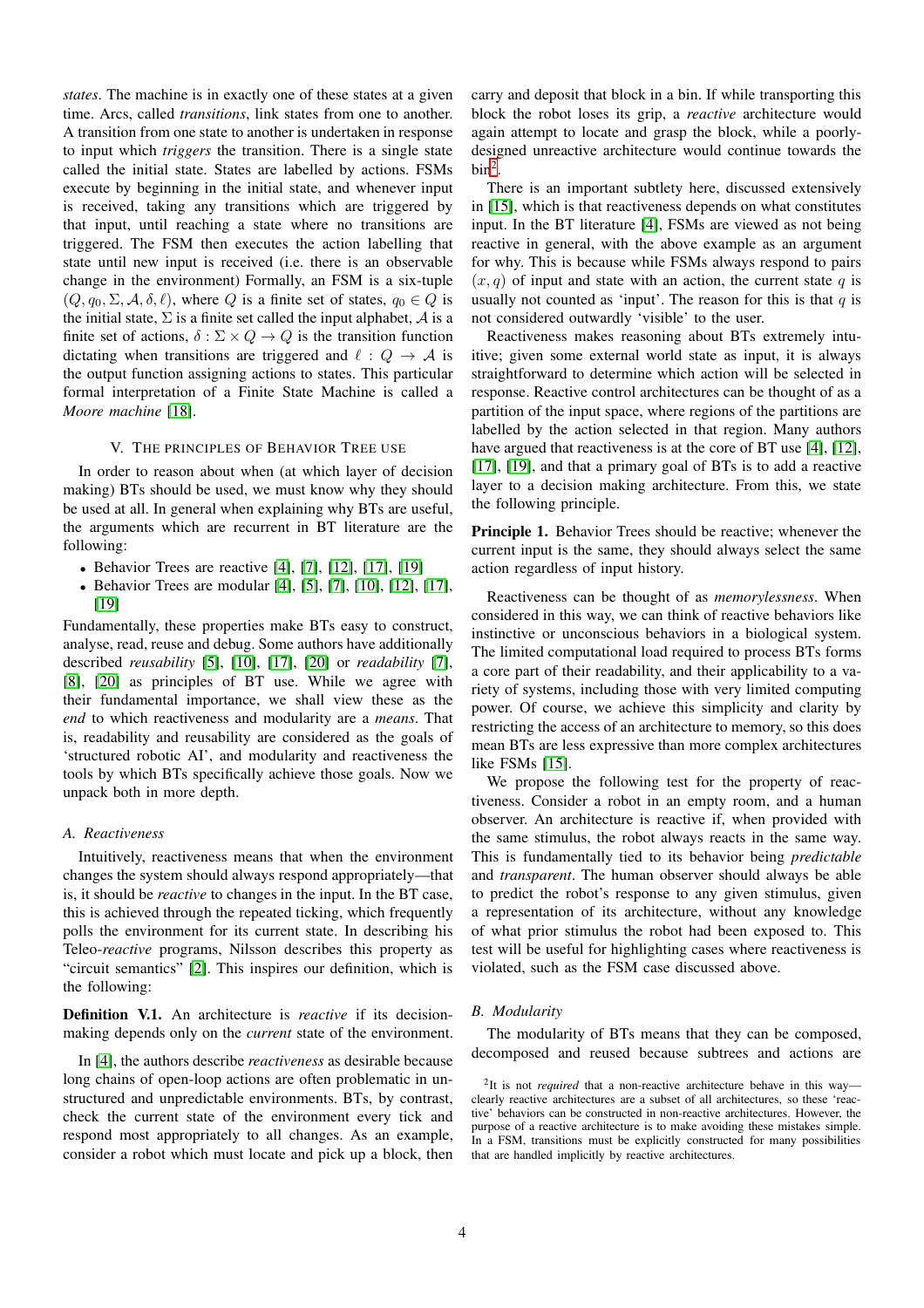<span id="page-4-1"></span>

<span id="page-4-2"></span>Fig. 2: A BT which recharges a robot when the battery level falls below 10%.



Fig. 3: A second BT for recharging, which avoids chattering with an auxiliary variable

themselves well-defined BTs. This modularity comes about both from structure (being a recursively defined tree structure) and having a fixed interface given by three return values. Modularity is widely regarded as key to the use of BTs [\[4\]](#page-11-3), [\[5\]](#page-11-6), [\[7\]](#page-11-4), [\[10\]](#page-12-1), [\[12\]](#page-12-3), [\[17\]](#page-12-8), [\[19\]](#page-12-10), as it allows libraries of BTs to be created which can be easily combined. Any constructed subtree of a BT can be reused in any other tree. From this, we propose the following principle.

Principle 2. Behavior Trees should be modular; every subtree, including the whole tree, should be able to be reused meaningfully in another tree.

## VI. APPLYING THESE PRINCIPLES IN PRACTICE

<span id="page-4-0"></span>We examine now how these principles can help us to judge cases of BT use in practice. In this section we show that interpreting these principles provides insights or solutions to a number of BT challenges. The examples used in this section are inspired by examples used in the BT literature. Structurally, we split this section by problems which primarily address reactiveness or modularity. This partition is not strict; many of the points made are relevant to both principles.

#### *A. Reactiveness*

*1) Implicit memory:* Consider the BT of Figure [2,](#page-4-1) assumed to be controlling a robot. When the robot's battery is less than 10% it recharges, and otherwise it performs some task. The issue is, implemented as shown, we can have chattering where the robot fluctuates rapidly between Recharge and Other task as the battery level fluctuates around 10%. It is tempting to change this to the BT of Figure [3.](#page-4-2) Here we have introduced an auxiliary variable recharging which becomes true after we begin recharging and becomes false once the battery reaches 100%. Now the robot remains doing 'Recharge' until its battery is full. However, in doing this, we have violated the

<span id="page-4-3"></span>

Fig. 4: A solution to the chattering problem.

principle of reactiveness, and lost transparency. Consider some input where the battery level is  $> 10\%$ . An observer cannot predict how the robot will behave in this state without whether it had been Recharging *in the past*. This auxiliary variable has introduced what we shall call *implicit memory*. As for the Finite State Machine example given in Section [V-A,](#page-3-1) the variable recharging cannot be considered part of the input because it is not externally visible. We cannot reason about this variable as we would about a property of the environment, and so the operation of the tree is no longer transparent. This variable cannot take different values at any point—it becomes true and false under prescribed conditions, but the information of these conditions is not contained in the above BT; we had to explain in the text that *recharging* becomes False when the battery level reaches 100%, because this could not be derived from the diagram. This breaks the cohesiveness of the architecture, and from a practical perspective means that manipulation of this variable must also be implemented outside the normal software framework for the BT. This can easily lead to errors.

How instead might we handle challenges such as this chattering problem? Here, the issue stems from the fact that the robot should *not* be reactive while it is charging. To be truly reactive, architectures must be able to interrupt their children in response to any new stimulus from the environment. In other words, the BT layer can always interrupt all layers beneath it. If we instead require actions which will never be interrupted, we propose placing them at a layer above the BT layer (or any reactive layer). We show this solution in Figure [4,](#page-4-3) where an FSM controls switching in and out of a recharging state. When not recharging, the BT controlling 'Other task' is operated on the layer beneath. The overall architecture is still not reactive, but this approach clearly separates the reactive and non-reactive layers and the transition conditions for recharging are now transparent, improving readability.

We used this example to introduce the challenges of implicit memory, but using implicit memory is not the only proposed solution to this specific chattering problem in the BT literature. For example, [\[7\]](#page-11-4) uses a notion called *transient tasks* to address this problem. This example was adapted from [\[5\]](#page-11-6). A similar problem is discussed in [\[15\]](#page-12-6).

<span id="page-4-4"></span>*2) Modelling Success and Failure:* When designing BTs or abstracting some implemented behavior into actions, one must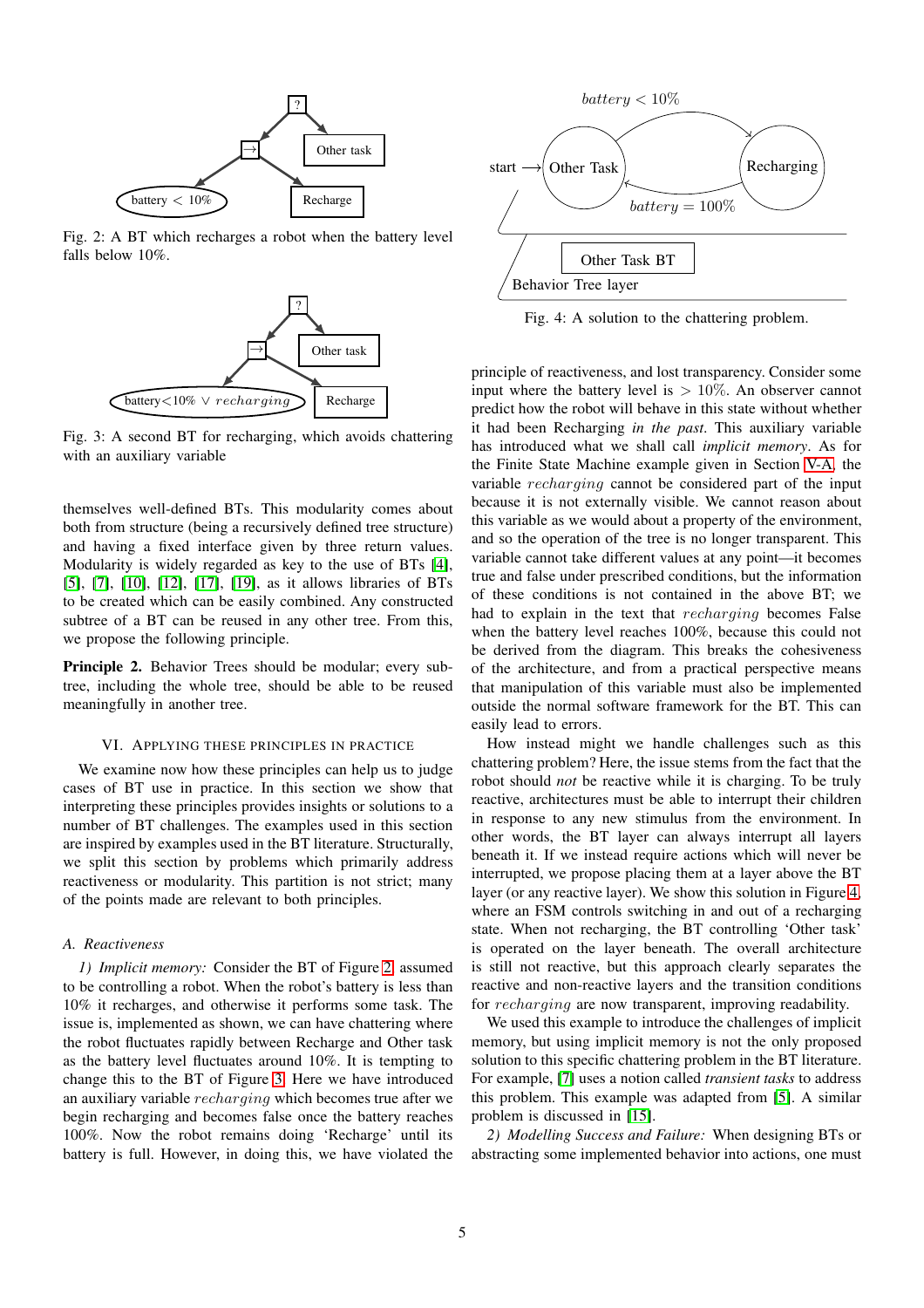decide on the conditions under which actions should succeed or fail. We shall call these conditions the *return conditions*. We show now that we cannot do this freely if we are to preserve reactiveness—in a sense, these conditions must also be 'reactive'.

To begin, consider an action 'Send Message'. When should this return Success or Failure? Requiring that it returns Success if 'a message has been sent' is problematic, because it introduces implicit memory, violating reactiveness. To see this, note that this condition is stated *in past tense*—it refers to what has happened previously. We cannot evaluate its truth or falsity without memory. Just as with previous example of implicit memory, the variable storing when 'a message has been sent' is not defined within the tree, and is controlled at some other layer, breaking transparency. An observer cannot predict the BT selection without knowing of the value of this variable, and it is not externally visible 'input'. Consider a more extreme example, where an action returns Success if a given sequence of variables has been true in the past. Using such actions would allow us to construct arbitrarily complex behaviors, so must violate reactiveness by the results of [\[15\]](#page-12-6). These same ideas apply to conditions. Consider an example of an agent who must pass through a door, with action 'Walk Forward' and a condition 'Agent Has Passed' checking when the agent reaches the next room. The problem with this condition is in its pasttense description—if the agent is simply in the next room, there is no way of knowing if it did or did not pass through the door in the past.

This problem can occur easily, but can also often be solved by rewriting conditions in present tense, or omitting them if no present-tense conditions are reasonable. Consider an action 'Grasp Object'. One intuitive way of modelling its return conditions is to say it returns Success if an object has been grasped and failure if it cannot grasp an object. However, this requires implicit memory to record whether we have already attempted to grasp the object. Luckily, we can avoid the problem completely by having Grasp Object return Success if the robot is holding an object and Failure if there is no object within reach. Thus, if there is an object within reach and not grasped, the robot executes a grasp operation until either it is holding the object or the object is no longer present. Both return conditions are both present-tense, and refer to observable states. Recall the motivating examples for reactiveness discussed earlier, where a robot grasping a ball drops it while completing a task, and immediately reacts by searching for the ball [\[4\]](#page-11-3). This requires that 'Grasp Ball' does not alwasy return Success when a ball was grasped in the past. One way of thinking about the distinction between these models is that in a reactive architecture we care about outcomes not processes—it matters only that we are now holding an object, not whether we actually used the grasp action to achieve that outcome. Likewise, the 'Agent Has Passed' condition could be replaced with 'Agent in Room X', a present-tense condition checking the current location. This present-tense check also is simpler.

In arguing that 'a message was sent' was implicit memory, we assumed that this variable is not outwardly visible, and cannot be interpreted as sensor input to the BT. Another

solution to this problem is to rephrase this in a way that *can* be interpreted as an input. For instance, suppose Send Message returns Success if the robot observes a human operator nodding, or another agent receiving the message provides an acknowledgement of its receipt. Depending on circumstances, this might be considered visible (though this is a grey area see Section [VI-A3\)](#page-5-0). This option at least avoids the need for implicit memory.

One common source of these examples is discrete or nondurative actions. A simple case is the action Step Forward for a BT operating in a discrete grid world. How should we assign a Success condition to this action? We should avoid success conditions along the lines of 'Success if we have stepped forward' or 'Success if we are our position is one forward from our last position', because, again, they are past-tense. We postulate that there is no reactive way to assign a Success conditions to such actions—a better solution is to never return Success. Instead the agent should step forward repeatedly until the BT switches tasks or some present-tense Failure condition becomes true, such as  $PathObstructed$ . This example is also explored in Section [VI-B2,](#page-8-0) where we argue that very low-level discrete actions are hard to use in BTs.

The takeaway of this section is that for a BT to be reactive, the Success and Failure conditions of each action must also be reactive. That is, the return value of all actions must be determined only by current state.

The Sent Message example was adapted from [\[17\]](#page-12-8), and the door example was adapted from [\[4\]](#page-11-3). A similar example using waypoints is discussed in [\[7\]](#page-11-4). We give a similar discussion in [\[15\]](#page-12-6).

<span id="page-5-0"></span>*3) Knowledge versus memory:* In the last section we concluded that actions should be able to return Success or Failure on the basis of current input only. In other words, the return value should not be based on whether 'something was done' but rather whether 'something is true'. There are, however, cases where this thinking itself introduces additional challenges.

Consider an action Unlock Door. Some Success and Failure conditions for this action might be the variables DoorUnlocked and NoKey respectively. However, from the robot's point of view, whether a closed door is locked or unlocked may not be clear from input. It is too generous to assume this information is provided when such doors appear identical. In order to determine the value of  $DoorUnlocked$ , the robot must first try some action, say, attempting to unlock the door. In other words, Unlock Door might return Running even though its Success condition is in fact satisfied, depending on whether or not it is aware of this, which seems to violate reactiveness.

There are a few possible solutions to this problem. One is that we assume that all return conditions are based only on unambiguously visible inputs, thus rejecting any ambiguous cases of this form. However, this does impose significant limits on the operation of BTs. We recommend a more practical compromise: we require the robot to be reactive *in the context of its own world view*. In other words, from the BT perspective we allow  $DoorUnlocked$  to be either true, false or unknown, so the decisions of the BT are still reactive on this basis.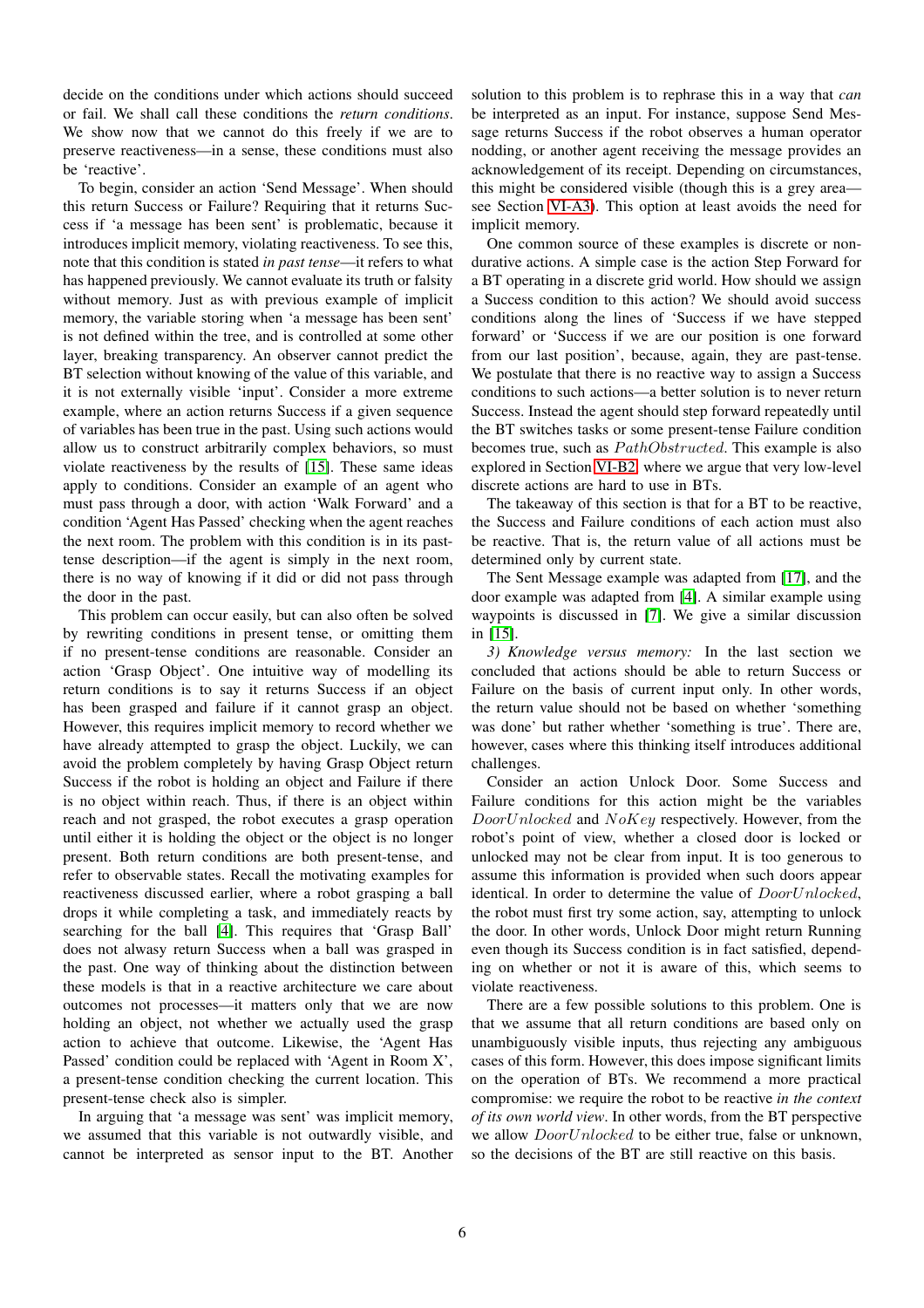We must therefore make an important but subtle distinction between the concept of knowledge, which is the agent's representation of the world, and memory, which is the agent's representation of that world's *history*. The former is essential for robotic applications, but reactiveness argues that the latter is not (always). This internal world model abstracts sensor input into a cohesive structure which can be queried by Behavior Trees. Doing so is consistent with reactiveness, so long as only the current state of this model is used to determine the action selected. This world view need not be static, and can update itself as new information is received, such as in the door-unlocking example used above. We do instead require that this internal model be merely a representation of the external world, and not a blackboard for *any* information to be stored. If that were the case, variables such as Recharging could be stored there, allowing us the freedom to use implicit memory. Balancing these requirements can be difficult. We judge the overall approach using our test for reactiveness, but where we assume that the observer's world view is the same as that currently possessed by the robot. In this context, we require that robot's behavior still be transparent given that the observer knows the robot does not have full information. A solution similar to this is suggested in [\[20\]](#page-12-11).

Finally, we also note that while we should not use an internal world model as a store for arbitrary memory, we do allow, and indeed expect, that agents use the physical world as a store of memory. That is, if a robot opens a door and moves through it, then later returns to that same doorway and finds the door still open, it will move through it without reopening. This may seem obvious, but it is important. If the robot records every doorway it passes through by marking them with chalk, it could, in theory, retrace its steps by following doorways marked with chalk. Note that the robot has not remembered its path, but rather is reactively following the doors marked with chalk. While we argue against an 'internal blackboard' because it is not transparent, this 'external blackboard'<sup>[3](#page-6-0)</sup> is transparent from the perspective of an outside observer and only depends on the present-tense conditions. If another agent added or removed these marks the robot would respond appropriately.

This example was adapted from [\[4\]](#page-11-3).

*4) Nodes with memory:* We have seen above a number of BT challenges where the problem is caused the lack of access of a BT to memory. In fact, we defined 'reactive architectures' as architectures satisfying a particular condition, so it may not be surprising that there is a trade-off between expressiveness (in terms of constructing numerous behaviors) and reactiveness [\[15\]](#page-12-6). Indeed, though we argue that reactiveness is useful for constructing simple and trustable AI, we are unlikely to construct an architecture where every layer is reactive. Given that memory is generally necessary, how should we incorporate it, keeping in mind our principles and goals?

Firstly, given that we aim to construct transparent architectures, memory use should be explicit and clear. From the perspective of the BT layer, the simplest way to achieve this is to encapsulate memory within individual actions, or in a

<span id="page-6-0"></span><sup>3</sup>Rather literally.

<span id="page-6-1"></span>

Fig. 5: A Sequence node with memory.



Fig. 6: A BT which is equivalent to that in Figure [5,](#page-6-1) using implicit memory rather than a memory node.

higher layer controlling access to the BT. Memory use can be readable if it used judiciously.

Unfortunately even this clean separation can be difficult to achieve, as sometimes the BT layer must work closely with layers using memory. One way to do this transparently, suggested in the BT literature, is *control flow nodes with memory*.

Nodes with memory [\[4\]](#page-11-3) are an extension of the usual BT framework designed to prevent unnecessary ticking in circumstances where reactiveness is not desired. Two variants on the usual control flow nodes are introduced, called *Sequence and Fallback with memory*, and written  $\rightarrow^*$  and ?\*. The Sequence node with memory ticks its children from left to right, but only until they return Success, after which it remembers that value without ticking the child again. The memory is cleared once the node with memory itself returns a value other than Running, and on the subsequent tick it begins again with the leftmost node. This is not reactive, but it does at least prevent uncontrolled access to memory. Its operation is quite readable and is still modular, as it retains the tree structure and interface of BTs. The Fallback node with memory operates similarly.

By the modularity of BTs, we can think of the node with memory and its subtree as being a non-reactive layer beneath the BT layer. The node with memory enforces a specific structure on that lower layer, which allows them to be presented as one layer in a readable fashion. Used judiciously, such nodes are fairly innocuous (however we show in [\[15\]](#page-12-6) that BTs equipped with such nodes are still strictly less expressive than Finite State Machines).

Note that a Sequence with memory can be emulated by a normal Sequence by adding extra variables [\[4\]](#page-11-3). These always select the same actions given the same input, so this version is still not reactive. However the additional variables constitute implicit memory, so the non-reactiveness has essentially become less explicit. The operation of the variables Action1Done and Action2Done is no longer defined in any specific part of the structure, unlike when using a node with memory directly.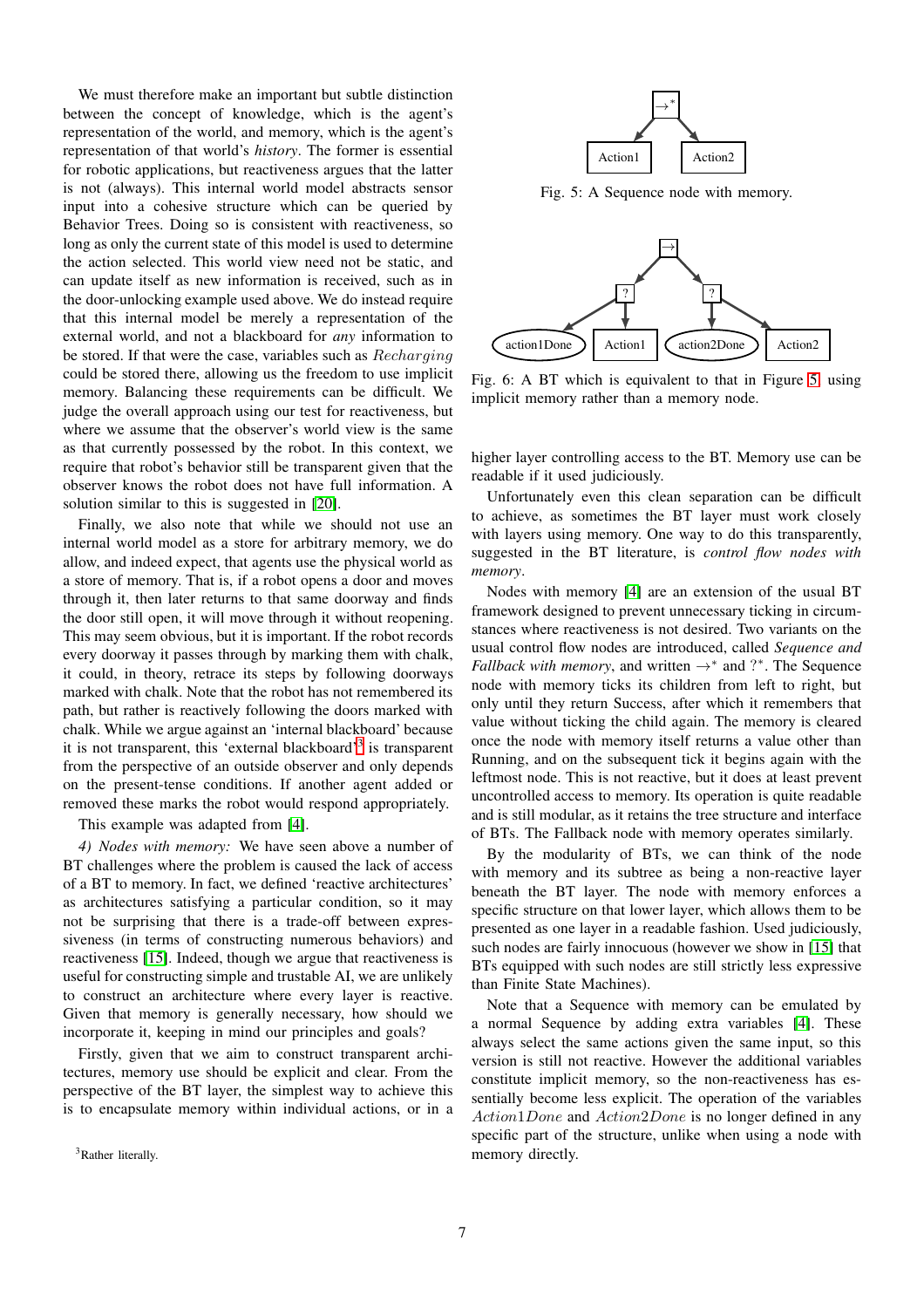*5) Styles: Styles* are another BT extension designed to operate between layers of the architecture, and can be used to introduce memory.

Styles [\[20\]](#page-12-11) are a BT extension designed to add more complex behavior to large BTs by modifying them in runtime. Specifically, the BT may be in one of several *styles*, each of which disables some subtrees of the tree. Otherwise, while in a given style, the BT operates as usual but simply ignores the disabled subtrees. In different styles the BT may react slightly differently. This was suggested as use for coding the behavior of groups of BTs in [\[20\]](#page-12-11), where the individual BTs are influenced by the current style of the group. The switching between styles may itself be done by a BT, or another architecture like a FSM. If the switching between styles is itself governed by a reactive architecture, then the BT layer will still always be reactive. However if the styles are controlled by a non-reactive architecture, then the overall behavior can be non-reactive.

Styles are an interesting example because, though the BT is modified at runtime and so may react differently to the same input (violating reactiveness), in any specific individual style none of the BT principles are violated. Styles are an example of an extension which operates on the layer *above* the BT layer, so the use of styles is just one way of implementing a layer above BTs. The advantage of using a style on this layer is that much of the information stored in the BT is reused with styles, reflecting the fact that we often only need variations on behaviors not entirely distinct behaviors. Styles thus, are useful where they are applicable, for improving transparency of the relationships between layers.

*6) Decorators:* So far, we have omitted mention of the Decorator node commonly used for BTs. This is largely because its extreme generality make it difficult to summarise, and must be analysed for particular Decorator instances. Here we very briefly discuss a few of these and apply some of the principles discussed above to their use.

*Negation:* Negation is a Decorator node which returns Running if its child returns Running, Success if its child returns Failure and Failure if its child returns Success. This does not violate any principles of BT use. If its child is reactive then it is reactive and it is modular as it preserves the BT interface. What's more, it is extremely simple and interacts well with the other operators (preserving the symmetry of Success and Failure and providing an analogue of De Morgan's laws, as shown in [\[17\]](#page-12-8)) making it very readable.

*Run until Success (/Failure)* This Decorator ticks its child and returns the child's return value until the child returns Success, after which the Decorator returns Success always. It is easy to see that as its behavior is dependent on past return values, it violates reactivity. However, its behavior is at least fairly simple and constrained as the reactiveness is only lost after the child returns Success, minimising the impact of this loss of reactiveness. Again we show in [\[15\]](#page-12-6) that BTs with such decorators are still strictly less expressive than FSMs.

*Run* n *times:* This Decorator ticks its child n times, and after this point returns Success always. As before, it is not reactive, and can be more opaque than the previous, because

<span id="page-7-0"></span>

Fig. 7: A simple BT for playing Pac-Man.

<span id="page-7-1"></span>

Fig. 8: A more complex BT for playing Pac-Man.

the number of internal ticks does not necessarily correspond to any outwardly visible property.

## *B. Modularity*

*1) Optimal gameplay:* Behavior Trees were introduced in game AI to control the behavior of Non-Player Characters. In that context, one desires behavior which is realistic and complex, and which may be required to compete against the player where necessary. How much of this computation should be contained in the BT layer?

To begin, consider the BT in Figure [7](#page-7-0) for playing the game Pac-Man. This BT produces fairly trivial greedy behavior, but it is only a very simple tree. Can we do better with a more complex tree?

The simplest way to construct a more complex strategy is to check for more conditions, refining the partition of the state space induced by this reactive architecture. An example of such an improvement is the BT in Figure [8.](#page-7-1) This BT produces a slightly cleverer behavior, being able to decide whether to flee or to attempt to reach a Power Pellet on the basis of the distance to the nearest Ghost. However, it also does not produce optimal play, as it only considers the distance to ghosts, and not for instance whether Pac-Man will become trapped.

One might be inclined to think, given the discussion above, that the limitations here are a result of the reactiveness of BTs,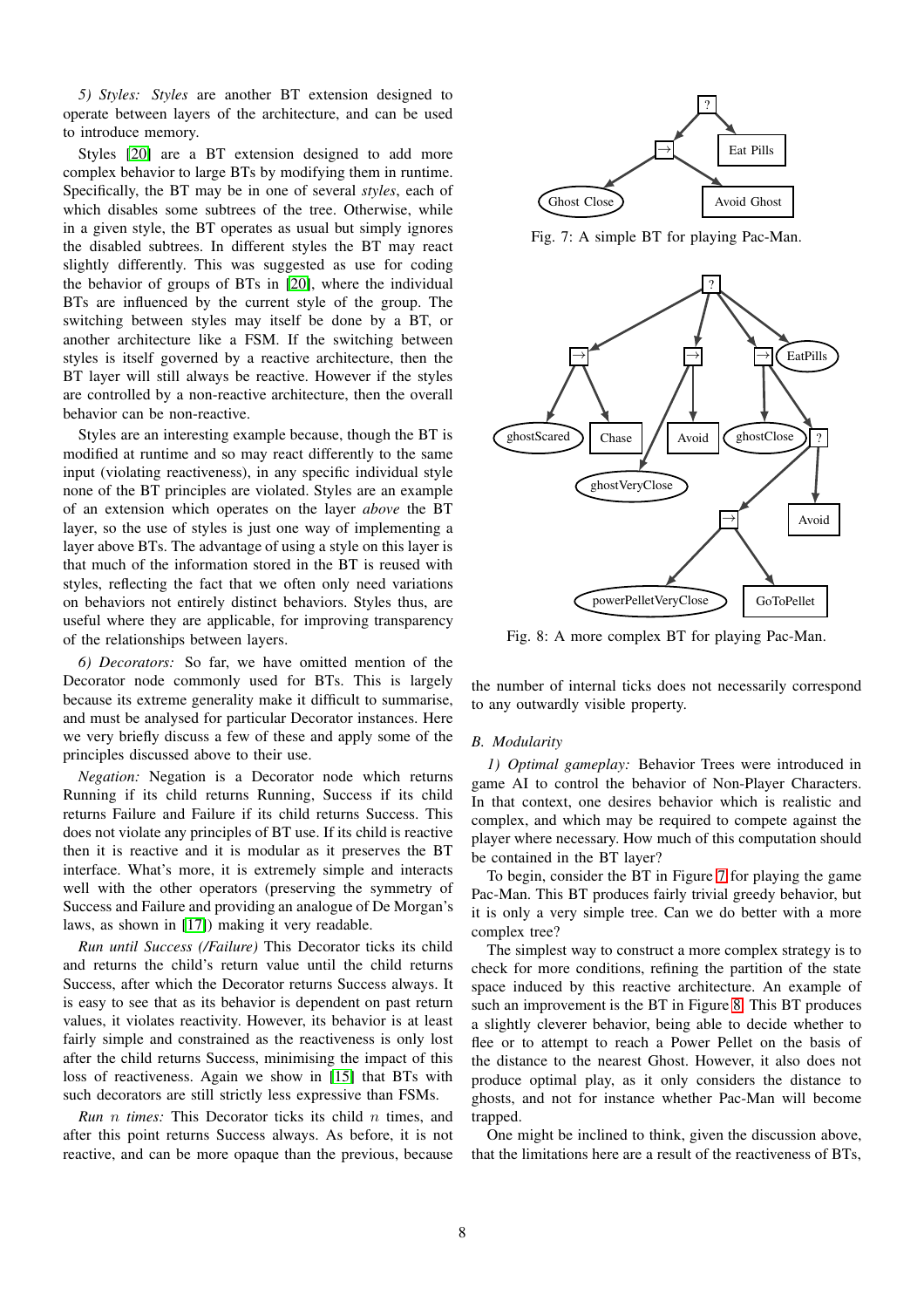<span id="page-8-2"></span>

Fig. 9: An optimal BT for a game such as Pac-Man.

but in essence it is a limitation of their finite presentation. In fact, at least in theory, reactiveness is not limiting for this kind of AI. Pac-Man is discrete, and there are only a finite number of game states defined by the locations of all Ghosts, Pills and Pac-man. Further, the optimal move in Pac-Man only ever depends on the current world state—in other words, an optimal Pac-Man policy will be reactive.<sup>[4](#page-8-1)</sup> Suppose such an optimal policy was given to us. By constructing a tree with all possible game states, and associating each with its optimal  $Up, Down, Left, Right$  move from this policy, we can construct a BT in the form of Figure [9.](#page-8-2) Such a BT is both completely reactive and optimal, but also completely unrealistic. Firstly, the assumption of having an optimal policy given is very strong or, for most games, impossible. Secondly, constructing such a tree is well beyond the realm of feasibility for even games like Pac-Man.Thirdly, and most importantly for this paper, this approach violates the *modularity* of BTs. As the specificity of the actions and conditions grow, their reusability reduces. The subtrees of the tree begin to correspond less and less to identifiable behaviors. It is understandable that there would be a trade-off between optimal behavior and transparency. Optimisation, being computationally intensive, makes it infeasible for an outside observer to predicts the agent's behavior any faster than that agent can calculate its own behavior. Striking a balance between these competing goals in robotics can be difficult. In general though, we suggest that where optimisation-based policies are required they should be separated into individual actions and implemented at a layer below the BT. In this way, the BT layer is still readable and modular, and adds reactiveness on top of these policies.

Another proposed solution to such cases is a BT extension called the *Utility node*. Utility nodes operate like a Fallback node, except that an internal optimisation rearranges the order of the children at runtime, in order of highest to lowest 'utility' in that circumstance. With this tool, we could in principle restructure the above optimal Pac-Man BT as the BT in Figure [10.](#page-8-3) This BT is no more useful than the previous, but this is not surprising because there is no straightforward way to represent this optimal policy. However, in more practical cases Utility BTs can provide useful insight into architectures performing optimisation. If an observer can inspect the 'utility scores' being generated at runtime, then this approach provides

<span id="page-8-3"></span>

Fig. 10: A translation of Figure [9](#page-8-2) using a Utility node.

some readable insight into the underlying optimisation, while not necessarily being reactive. If subtrees and actions can calculate their own utility scores internally (thus maintaining their conceptual cohesiveness), this approach can still be modular.

<span id="page-8-0"></span>This Pac-Man example was adapted from [\[4\]](#page-11-3).

*2) BTs on atomic actions:* Thus far, our discussion has been largely agnostic to how many layers of control exist above or below the BT layer. However the previous section noted that to construct BTs that display closer to 'optimal' behavior, the number of conditions required grows exponentially. The section concluded by arguing that an optimisation computation was better placed at a lower layer than the BT. In this section we dig further into this problem.

In principle, BTs expressiveness does not depend on the content of the actions that are given to it. These could be extremely complex behaviors, or extremely low-level signals. In practice though, it is often the case that the limitations of BT expressiveness, as discussed in [\[15\]](#page-12-6) are far more apparent for low-level actions. A common example of such use is BTs for discrete gameplay [\[21\]](#page-12-12)–[\[23\]](#page-12-13) or BTs evolved from a finite set of atomic actions and conditions [\[23\]](#page-12-13)–[\[25\]](#page-12-14). For example, consider a BT operating in a discrete grid world. Some obvious simple actions in this world might be Step Forward, Turn Left, Turn Right, Pick Up Object, etc. Alternatively, more 'complex' actions such as Explore, Go to Region X, Avoid Enemy, etc could be used. How should we decide which of these sets of actions is most appropriate for the BT to operate upon? Essentially, how many layers of the architecture should lie between the inputs from this discrete world and the BT layer?

To answer this question, we must first observe that in general the layers of the control architecture provide layers of abstraction, and corresponding reductions in the size of the information passed upwards. At the lowest layer, input data is largest in volume, and for real-world robots often close to continuous. On the other hand, the data passed to the highest level is a highly abstract description of the input and lower layers. It does not make sense for a layer to receive input data, process it, then output more data than it received.

This means that, even for a discrete world such as the example above, there is a state-explosion problem for the lowest layers. Suppose for the sake of argument that the input is given by the states of the world grid in the  $5 \times 5$ square surrounding the agent, and that each square can be in one of 5 states. This gives  $5^{25}$  possible inputs. A BT attempting to reason in such a world then will suffer from one of two problems. The first option is that it responds differently to large number of input states. This generally causes it to grow to exponential size, which is not modular, not readable, and largely impractical. It is also likely to violate

<span id="page-8-1"></span><sup>&</sup>lt;sup>4</sup>In fact, a number of games have reactive optimal policies (despite possibly being very difficult to play optimally). As classic AI examples, both chess and Go have reactive optimal policies, if one ignores the few rules in either game which do not depend solely on the current board state. These include the *en passant*, castling and threefold-repetition rules in chess, and the *ko* rule in Go.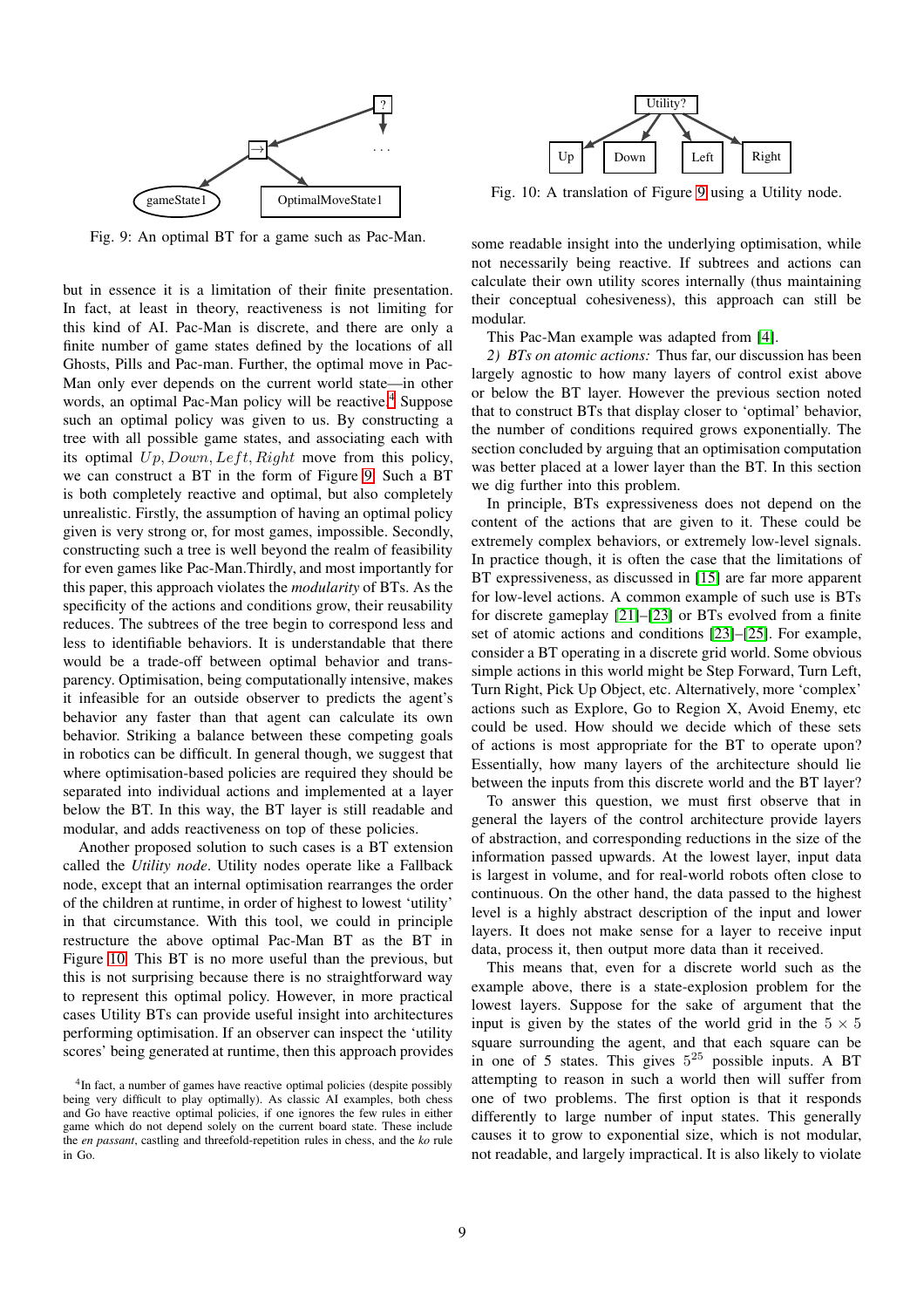our assumption that action selection took negligible time on the world time-scale, as selecting from this number of inputs could be computationally intensive. In addition, recall that when justifying why reactiveness was desirable, we pointed out that it made behavior intuitive and easy to understand. If an architecture is reactive but has  $5^{25}$  possible inputs, it is essentially impossible for an observer to discern this reactiveness.

The other alternative for a low-layer BT is that it significantly abstracts the input space, by constructing a small number of conditions on this input. This allows BTs of reasonable size and reactiveness to be built. However, this abstraction throws away a significant amount of information, which can no longer be used by the BT or any layer built above it. This greatly limits the reasoning that can be done. As a grid-world example, suppose we construct conditions Wall Left/Right, indicating there is a wall somewhere in one of the closest two squares to the left/right of the agent, but no other conditions exist for sensing Walls. If the condition Wall Left ∧ Wall Right is true, we have lost the ability to compute on which side the wall is closer to the agent.

What's more, the restrictions on expressiveness that are induced by the criteria of reactiveness (discussed fully in [\[15\]](#page-12-6)) become more stringent at this level of atomicity. In fact, some simple higher-level behaviors are impossible to construct using only a reactive architecture (such as a BT) from atomic actions such as Turn Left and Step Forward. Consider the problem of wall-following in a discrete world. We want a behavior which, if placed next to a wall, can follow that wall until it returns to its starting point. While such a behavior can be constructed from an FSM, we cannot with a BT. Consider the following sequence of steps, where we assume the agent has a  $5 \times 5$  field of vision with no other walls within this view. In this example, the agent is following the lower wall, when it reaches a passage. It passes through the passage (Steps 1-5) but upon reaching Step 5 the input is identical to the state of Step 1, from the agent's perspective. Thus, the agent returns and passes back through the passage, and so becomes caught in a loop. While this is not a proof, it is possible to construct this or similar arguments formally. We omit such an argument because the limitations on expressiveness of reactive architectures is covered in [\[15\]](#page-12-6).

While FSMs can be used to construct a wall-following algorithm, many of the arguments in this section also apply to FSMs, and indeed FSMs are rarely used at the lowest levels of abstraction in practice. We would not use an FSM to perform robotic vision, to extrapolate from sensor data or to calculate a shortest path. We should therefore not aim to construct BTs for these purposes.

*3) Encapsulation:* The points thus far have argued that we should use BTs where we can preserve their modularity and reactiveness. However, we know [\[2\]](#page-11-1), [\[4\]](#page-11-3), [\[12\]](#page-12-3) that these properties are also critical for Teleo-reactive programs and Decision Trees. How then should we decide between structuring a reactive layer as a BT or another of these reactive architectures? TRs and DTs are arguably conceptually simpler than BTs, so a priori they seem more appealing. For instance, we can emulate a BT with a Decision Tree by representing action return conditions as explicit predicates in the DT, which are then linked up with appropriate branching. This DT makes exactly the same action selections as the original BT, so what is the difference between these approaches?

We postulate that the BT representation has the advantage of *encapsulating its own metadata*, in the form of return values. This aspect of BT's modularity can be considered to take inspiration from the object-oriented programming paradigm. DTs use predicates on the current input to select the most 'appropriate' action. These predicates are often naturally related with specific actions, in every DT in which that action is used. Reusing an example from Section [VI-A2,](#page-4-4) consider the action Grasp Object. In choosing when to select this in a DT, the information of whether the robot is already grasping an object, or if there is no object to grasp, will almost always be relevant. It is for this reason that we associated these two conditions permanently to this particular action, by assigning them as the Success and Failure conditions. Given this information is naturally related to this action, it should be stored within that action so that the action can be easily reused. In a DT, if we explicitly express these Success and Failure conditions as predicates in the tree, they have been become disconnected from their respective action. Because this information is not self-contained, when using the action Grasp Object in another DT, we must either store this relevant information somewhere or have it be lost. For BTs, this information is stored in the tree and accessed by the operators, allowing complex trees with complex return conditions to be derived and stored for later reuse. Recalling Section [VI-A2](#page-4-4) on modelling return conditions, we conclude that to maximise reuse we should store as return values all the information that relates closely to that action.

*4) Reuse:* The findings of the above section suggest that we should associate all clearly related values with actions in order to maximise their ability to be reused—noting that doing so also maximises the ability of trees derived from these actions to be reused, in accordance with the principle of modularity.

However, consider a Teleo-reactive program, which itself is a modular [\[12\]](#page-12-3) control architecture. TRs, like BTs, encapsulate data associated with actions to some degree, by assigning each action a precondition. When comparing BTs to TRs, as done in [\[4\]](#page-11-3), [\[26\]](#page-12-15), this condition is usually considered as either a Success or Failure condition. The important thing to note is that in general it is perfectly reasonable to interpret it in either sense. In addition, recall that in Section [VI-A2](#page-4-4) we argued that not all actions have a natural sense of Succeeding or Failing. The resultant point is that we should not assign any particular meaning to Success and Failure. Instead, like the precondition of an action in a TR, they are better thought of as two useful pieces of metadata which can be accessed for the purposes of action selection. The BT framework is set up in general to emphasise symmetry between these two values. This symmetry is useful and makes reasoning about BTs intuitive, which we argue means that we should not assign any particular meaning or criterion to one value but not the other.

By doing this, we are allowing for increased reuse of actions and behaviors across multiple architectures. For instance, actions with preconditions used in TRs can be used without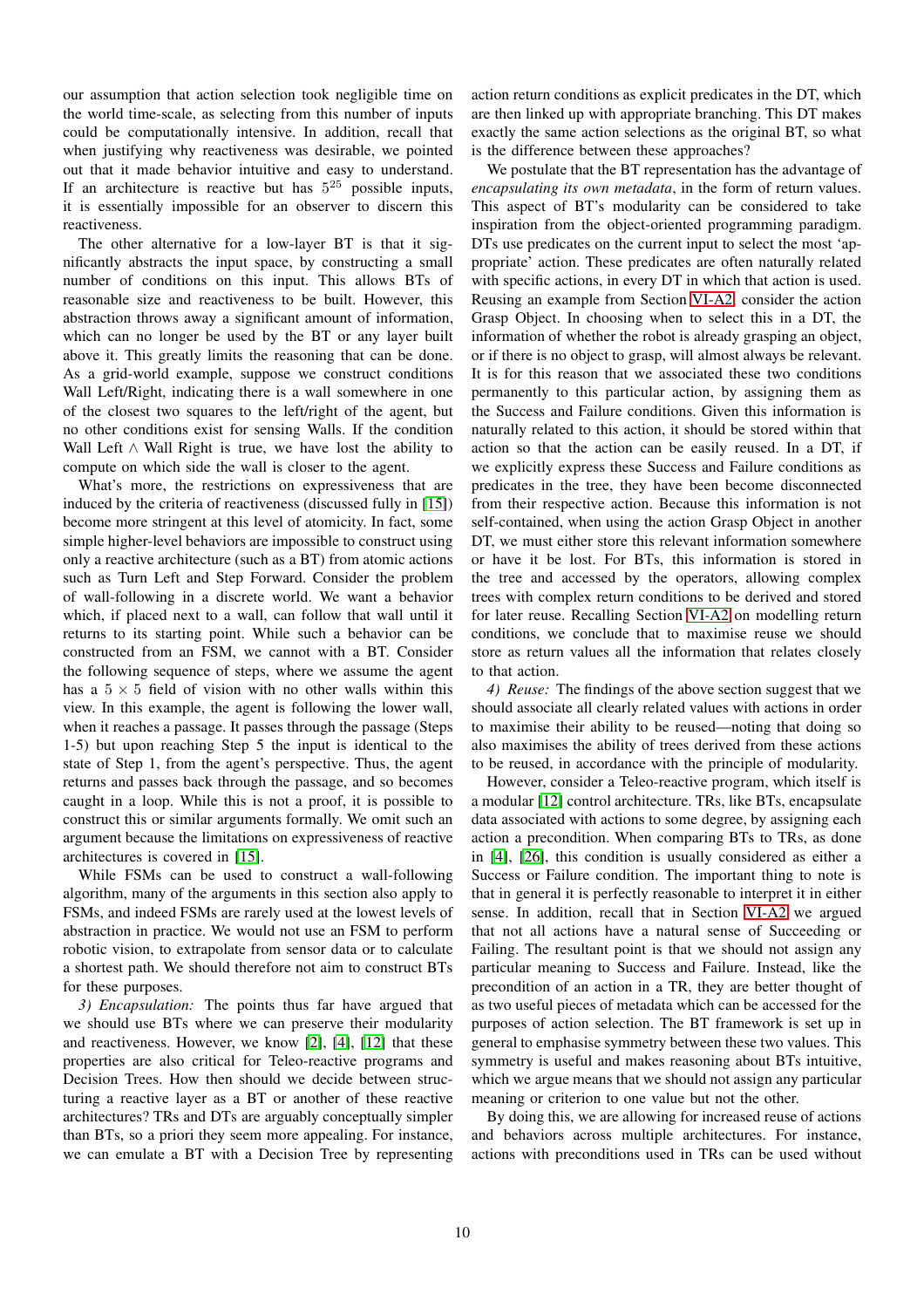| Step 0 | Step 1 | Step 2 | Step 3 | Step 4 | Step 5 |
|--------|--------|--------|--------|--------|--------|
|        |        |        |        |        |        |
|        |        |        |        |        |        |
|        |        |        |        |        |        |
|        |        |        |        |        |        |

Fig. 11: A reactive agent becoming stuck in a loop while attempting to follow a wall. Step 5 is identical to Step 1 from the agent's perspective, so the agent turns back through the wall. The arrow denotes the direction the agent is facing.

modifications in BTs, simply by interpreting the precondition in a fixed way as Success or Failure. Likewise, an action which never returns either Success or Failure can be used in any of BTs, TRs or DTs. This means in addition that TRs and DTs can be used as actions within BTs, for instance by using the translation of [\[5\]](#page-11-6) (nesting architectures is discussed formally in [\[12\]](#page-12-3)).

We can further improve modularity by removing all reliance on the 'Running' return value. Instead, we assume as in [\[12\]](#page-12-3), that there exists a return value function attached to each action, which gives a value in any input. For an action in a BT, two of these values may be interpreted as Success and Failure, but there could be any number of other values. We shall now interpret 'Running' for this action as *any return* value not handled by the structure <sup>[5](#page-10-1)</sup>. A priori, nothing has changed with regard to the operation of this action in a BT, because the tree responds appropriately to the values Success and Failure and any other values are interpreted as Running. However, this definition allows any action to be used in any of these architectures—we no longer need to make assumptions about the number of provided return values. For instance, in a decision tree any value is interpreted as Running, as the tree does not handle any return values. Similarly, we could use any action in a TR, by choosing a value to represent its precondition and ignoring all other values returned. This now allows BTs to be used as subtrees in DTs, or as individual actions within a TR, maximising the ability to reuse complex behavior. By assigning return values in this way, we allow actions to be stored with their metadata independent of which architecture(s) they will eventually become a part of.

This requires something of a mental shift from the usual BT interpretation, because the somewhat loaded terms Success and Failure suggest that that action cannot be selected as it has already 'Succeeded' or 'Failed'. However, as we already saw in Section [VI-A2,](#page-4-4) we shouldn't think of these values in the past tense as following the 'completion' of an action. In a reactive architecture then, these values may not correspond to intuition. As in the example action Grasp Object, it is not *unreasonable* to attempt to grasp an object while already holding one, it is merely *trivial*; the resultant action has no effect. The condition that we are already holding an object, which we assigned as the metadata associated with the value 'Success', is used to determine that in this situation it may be desirable to select a different action. In formally defining BTs in Section [III,](#page-1-1) we already allowed for actions to be selected even if they returned a non-Running value because this allowed architectures to be composed. Here we have extended this idea.

To cap off this discussion, we should recall the result of the previous section, which is that we should assign to an action precisely those return values that are naturally associated with it in all contexts. These may or may not directly correspond to Success and Failure. The results here have shown that we can still apply that action to all of these architectures. Further, all of those architectures can be used as actions within each other without modification. If for instance we construct a TR, but then later decide to embed this as a subtree in a BT, this can easily be done, and vice versa.

#### <span id="page-10-0"></span>VII. GENERALISING BEHAVIOR TREES: THE k-BTS

The previous two subsections allowed us to conclude that we should assign all appropriate return values to actions, to maximise their modularity. However, BTs can only ever access two of these values, and TRs and DTs can only access one or zero respectively. In this section we show how a simple generalisation of BTs extends their benefits to a broader class of behaviors which can react to any number of return values. We call these the *generalised Behavior Trees* or k*-BTs* and we show, as in the previous section, that BTs can be used without modification as subtrees of  $k$ -BTs. Further, the normal BTs are exactly the 2-BTs and the TRs are the 1-BTs. Finally, we show how k-BTs provide natural solutions to some of the examples given in Section [VI.](#page-4-0)

To introduce these objects, first recall that BTs are trees with two control flow nodes, corresponding to the specific values Success and Failure (note that we are omitting the Decorator and Parallel nodes, for which analogous constructions could be made if necessary). The  $k$ -BTs will be defined as trees with  $k$  control flow nodes. We will choose  $k$  return values, which we shall write as the values  $\{1, \ldots, k\}$ , and we shall associate a control flow node with each. Consistent with the previous section, there is no explicit 'Running' value.

<span id="page-10-1"></span><sup>&</sup>lt;sup>5</sup>In some early forms of BTs there was no Running return value [\[27\]](#page-12-16), and instead actions executed one by one until they returned Success or Failure. That is not reactive, and very different from what we mean here. We assume there is at least one other value that can be returned, and that a value is returned at every time step. We are simply allowing information to be passed that would otherwise be hidden by a 'Running' value.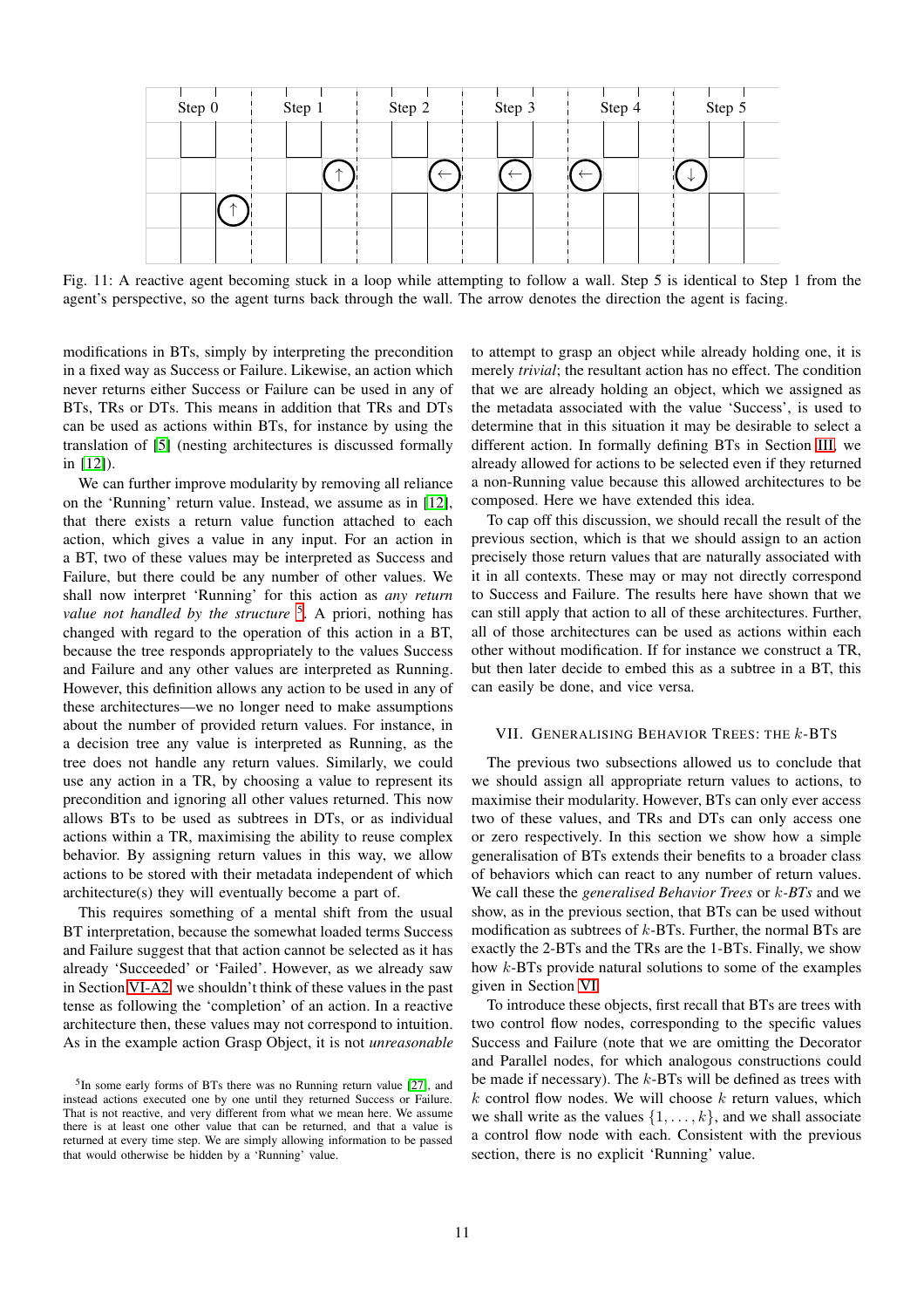Formally, we define the k-BTs as follows. We will denote the k control flow nodes by  $*_1, \ldots, *_k$ . Fix an ordered rooted tree with  $\ell$  leaves labelled by actions and internal nodes labelled by these control flow nodes. When a control flow node  $*_i$  is ticked, it ticks each of its children from left to right, until some child returns a value other than  $i$ , at which point that control flow node returns that same value. More formally, each operator  $*_i$  is defined by the following rules. If  $*_i$  has one child  $\alpha$ , select that child. Otherwise, for an input  $x \in \Sigma$ , if  $*_i$  has children  $c_1, \ldots, c_n$ ,

- Begin at  $c_1$ . Select  $c_j$  if  $c_j$  does not return i in x.
- Otherwise, repeat for  $c_{i+1}$ .
- Select  $c_n$  if no previous are selected

The formal definition of the overall  $k$ -BT is built by recursively combining these, in exactly the same way that BTs are built from the definitions of Sequence and Fallback.

Note now that if only two control flow nodes are used (which we assume for simplicity correspond to values 1 and 2) we can interpret them as Sequence and Fallback and determine that the 2-BTs are exactly the normal BTs. Similarly, if the value 1 (or any fixed value) corresponds to the precondition of an action being false, then the 1-BTs are exactly the TRs. Hence we have constructed a family of modular reactive control architectures which include BTs and TRs. In fact, it is easy to see that the  $k$ -BTs inherit the reactiveness, modularity and readability of BTs as they inherit BT's intuitive presentation as a tree. Finally, note that the ' $k$ ' in  $k$ -BTs is a placeholder, which we can be replaced with the 2-BTs or 3-BTs as above, but when left unspecified we assume  $k$  is any fixed finite value.

#### *A. Use cases for* k*-BTs*

Since the 2-BTs are the standard BTs, k-BTs are clearly applicable for any situation where BTs are used. The previous sections have also established that the existence of  $k$ -BTs is at least a consistent consequence of modularity, reactiveness and readability. Here we show that the k-BTs are practically useful, in that they provide a natural way of extending BTs in certain cases where they are otherwise unwieldy. As examples, we will we show here how k-BTs provide a possible solution to the challenges of Sections [VI-A2](#page-4-4) (Modelling Success and Failure), [VI-A3](#page-5-0) (Knowledge Versus Memory).

The way that Sequence and Fallback handle the values Success and Failure from their children can be thought of in terms of exceptions in programming. These values then are two distinct exceptions which can be thrown by a program, with Sequence and Fallback acting as code blocks which catch and process the respective exceptions. Adding further control flow nodes is no different than catching more exceptions. The 'thrown error' analogy provides insight to an obvious use case for  $k$ -BTs: failure handling. In [\[4\]](#page-11-3), the authors argue that failure handling is easier in BTs than TRs, and significantly easier than in DTs, as more return values can be handled. the k-BTs make this yet more streamlined, essentially by allowing for numerous distinct error codes which can be handled differently. Failure conditions can now be broken into any number of natural failure cases and assigned distinct return values. Of course, as we do not consider either Success or Failure to have inherent meaning, the additional return values can equally be interpreted as different types of Success.

These values can also be though of as degrees of Success (or Failure). For instance, consider a BT controlling an agent with an action which succeeds when some number of items are in a goal region. In such a case, it could be useful to have metadata storing a 'partially successful' value if some number are within the goal region. This same idea could be extended to risk, with various return values indicating the probability of successful of unsuccessful completion. This type of reasoning is useful for tasks where overall Success/Failure is unusual or not critical, and where a 'reasonable' performance is acceptable.

We need not solely interpret the additional values as variants of Success and Failure. For example, consider the discussion in Section [VI-A3,](#page-5-0) where a robot action Unlock Door returns Success if the door is unlocked and Failure if there is no key. However, its action will depend on whether the knowledge of whether the door is locked is stored within its representation of the world. In this case, we could add an additional value 'Unknown', which is returned when the robot is uncertain about the status of the door. This can be either handled in the tree, allowing us to not execute this action if the robot is uncertain, or ignored in the tree, in which case it is treated as 'Running' and the action is still selected. In both cases, 'Unknown' is not merely a variation on Success or Failure but a concept which cannot be be obviously defined as either.

#### VIII. CONCLUSIONS AND FUTURE WORK

<span id="page-11-8"></span>In this paper we have analysed how BTs can be used in a manner consistent with modularity and reactiveness. As far as achieving the goals of reusable and readable AI goes, there are significant directions for extension of this work. Firstly, the discussion of BT use cases was by no means comprehensive, and there are a number of additional cases worthy of discussion with regards to these principles. Secondly, many of the ideas of this work applied beyond BTs, and similar work exploring other architectures seems worthwhile.

#### **REFERENCES**

- <span id="page-11-0"></span>[1] R. Brooks, "A robust layered control system for a mobile robot," *IEEE journal on robotics and automation*, vol. 2, no. 1, pp. 14–23, 1986.
- <span id="page-11-1"></span>[2] N. Nilsson, "Teleo-reactive programs for agent control," *Journal of artificial intelligence research*, vol. 1, pp. 139–158, 1993.
- <span id="page-11-2"></span>[3] E. W. Dijkstra, "Letters to the editor: go to statement considered harmful," *Communications of the ACM*, vol. 11, no. 3, pp. 147–148, 1968.
- <span id="page-11-3"></span>[4] M. Colledanchise and P. Ögren, Behavior Trees in Robotics and Al: An *Introduction*. CRC Press, 2018.
- <span id="page-11-6"></span>[5] ——, "How behavior trees modularize hybrid control systems and generalize sequential behavior compositions, the subsumption architecture, and decision trees," *IEEE Transactions on Robotics*, vol. 33, no. 2, pp. 372–389, 2017.
- <span id="page-11-7"></span>[6] M. Iovino, E. Scukins, J. Styrud, P. Ögren, and C. Smith, "A survey of behavior trees in robotics and ai," *arXiv preprint arXiv:2005.05842*, 2020.
- <span id="page-11-4"></span>[7] A. Klöckner, "Behavior Trees for UAV Mission Management," in *Informatik angepasst an Mensch, Organisation und Umwelt*, vol. P-220, 2013, pp. 57–68.
- <span id="page-11-5"></span>[8] J. A. Bagnell, F. Cavalcanti, L. Cui, T. Galluzzo, M. Hebert, M. Kazemi, M. Klingensmith, J. Libby, T. Y. Liu, N. Pollard, *et al.*, "An integrated system for autonomous robotics manipulation," in *IEEE/RSJ International Conference on Intelligent Robots and Systems*. IEEE, 2012, pp. 2955–2962.